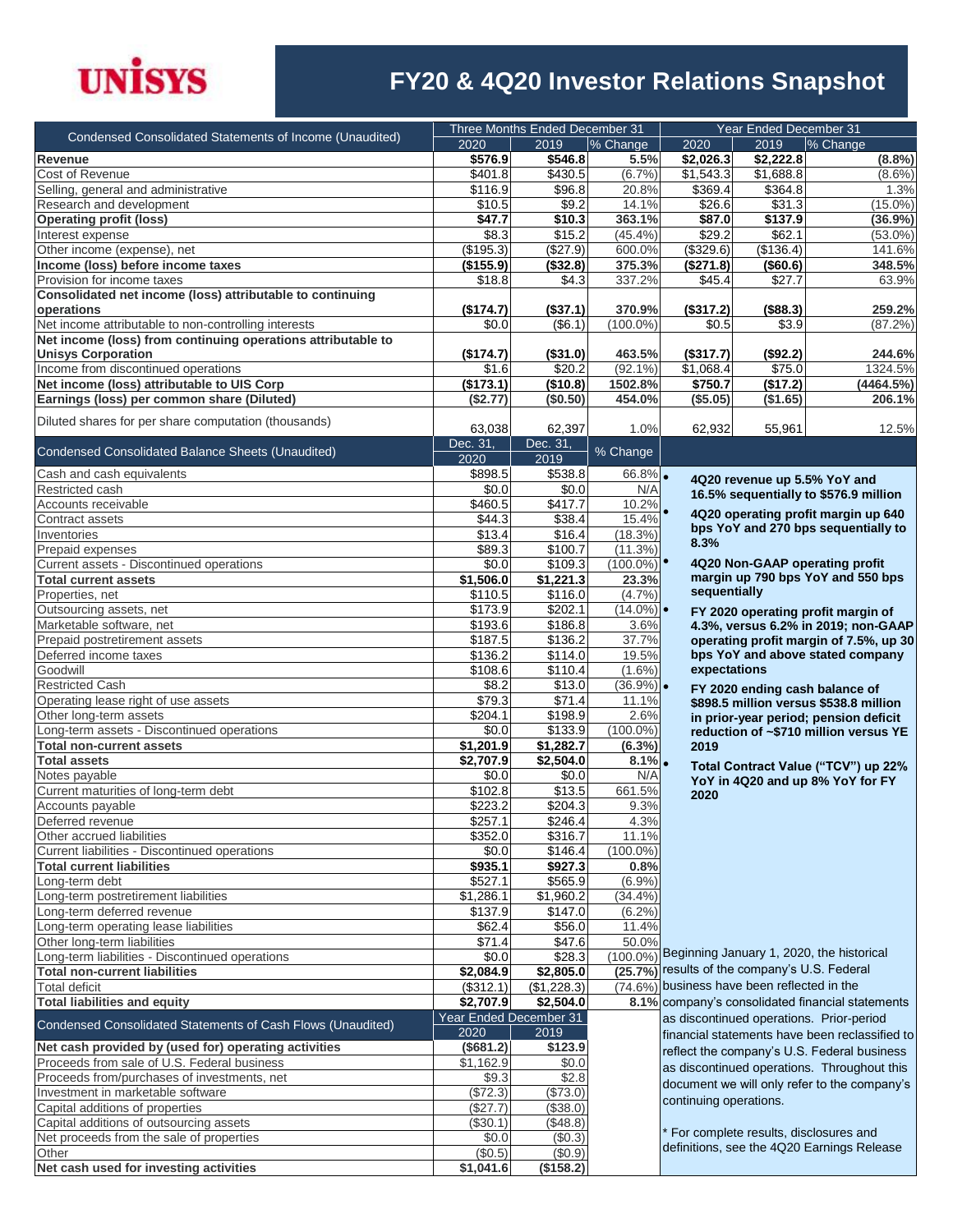| Proceeds from issuance of long-term debt                           | \$489.4   | \$30.5     | and slides (https://www.unisys.com/investor- |
|--------------------------------------------------------------------|-----------|------------|----------------------------------------------|
| Payments of long-term debt                                         | (\$454.8) | (\$14.4)   | relations/earnings-releases)                 |
| Cash paid in connection with payment of long note                  | (\$23.7)  | $(\$49.5)$ |                                              |
| Other                                                              | (\$5.8)   | (S4.6)     |                                              |
| Net cash (used for) provided by financing activities               | \$5.1     | ( \$38.0)  |                                              |
| Effect of exchange rate changes on cash, cash equivalents and      |           |            |                                              |
| restricted cash                                                    | (\$10.6)  | \$0.0      |                                              |
| Increase (decrease) in cash, cash equivalents, and restricted cash | \$354.9   | (S72.3)    |                                              |
| Cash, cash equivalents and restricted cash, beginning of period    | \$551.8   | \$624.1    |                                              |
| Cash, cash equivalents and restricted cash, end of period          |           |            |                                              |
|                                                                    |           |            |                                              |
|                                                                    |           |            |                                              |
|                                                                    |           |            |                                              |
|                                                                    | \$906.7   | \$551.8    |                                              |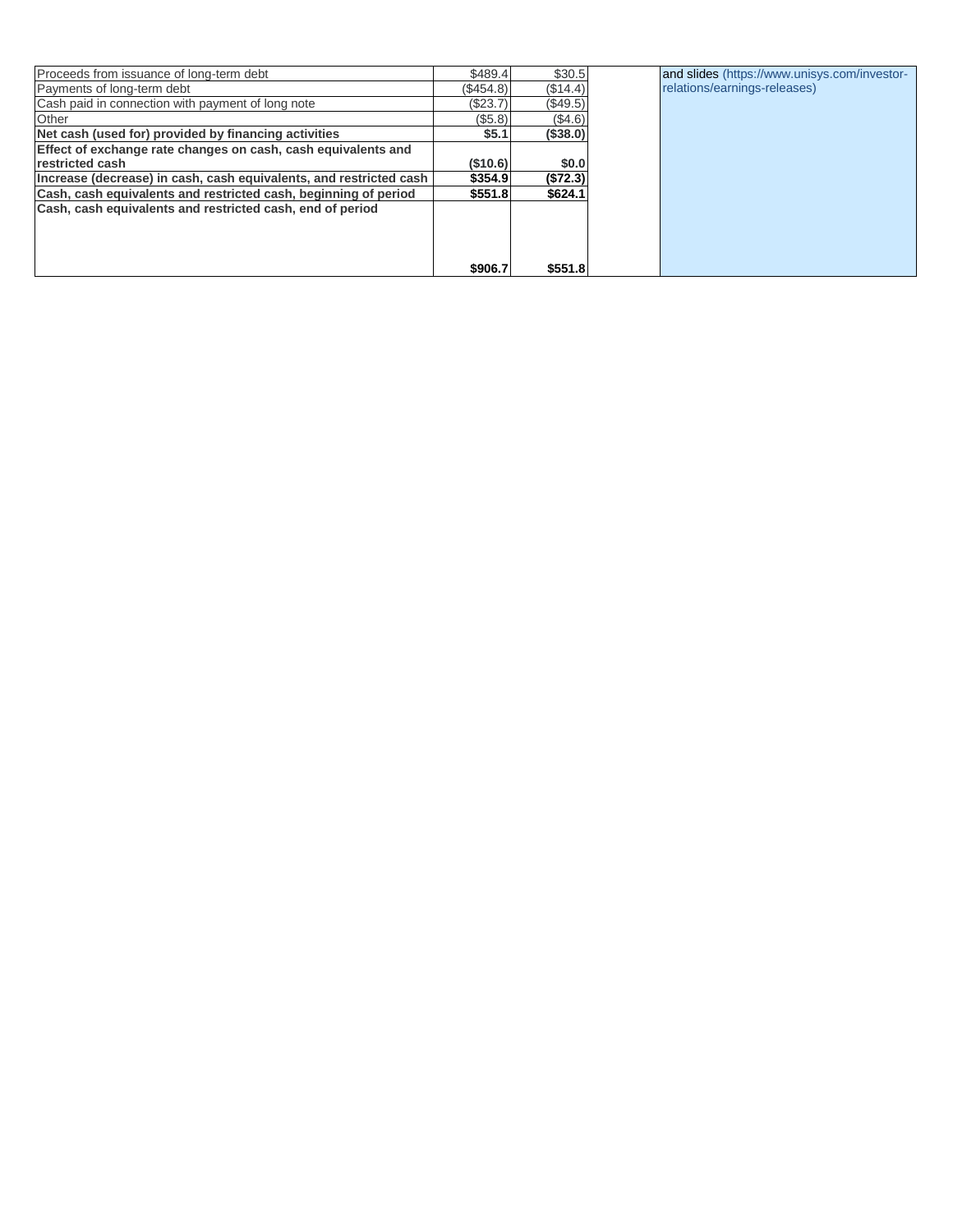#### 4Q20 Non-GAAP Adjusted Revenue Profile (\$M)



| <b>Segment Detail</b>                        | <b>4Q20</b> | 4Q19        | <b>Change</b> | $\frac{9}{6}$ | <b>In Constant Currency</b> |
|----------------------------------------------|-------------|-------------|---------------|---------------|-----------------------------|
| <b>Digital Workplace Services</b>            | \$142.8     | \$171.8     | (\$29.0)      | $(16.9\%)$    | (16.7%)                     |
| Cloud & Infrastructure Services              | \$170.3     | \$147.8     | \$22.5        | 15.2%         | 14.1%                       |
| <b>Application Services</b>                  | \$91.6      | \$91.8      | (\$0.2)       | (0.2%         | 0.9%                        |
| <b>Business Process Outsourcing Services</b> | \$40.3      | \$45.3      | (\$5.0)       | $(11.0\%)$    | $(14.4\%)$                  |
| Technology                                   | \$131.9     | \$87.9      | \$44.0        | 50.1%         | 47.6%                       |
| Total                                        | \$576.9     | \$544.6     | \$32.3        | 5.9%          | 5.1%                        |
|                                              |             |             |               |               |                             |
| <b>Regional</b>                              | <b>4Q20</b> | 4Q19        | <b>Change</b> | $\frac{9}{6}$ | <b>In Constant Currency</b> |
| U.S. & Canada                                | \$205.3     | \$219.5     | (\$14.2)      | $(6.5\%)$     | $(0.1\%)$                   |
| <b>EMEA</b>                                  | \$197.0     | \$167.7     | \$29.3        | 17.5%         | 9.5%                        |
| Asia Pacific                                 | \$123.6     | \$90.2      | \$33.4        | 37.0%         | 0.3%                        |
| Latin America                                | \$51.0      | \$67.2      | (\$16.2)      | $(24.1\%)$    | $(0.1\%)$                   |
| Total                                        | \$576.9     | \$544.6     | \$32.3        | 5.9%          | 5.1%                        |
|                                              |             |             |               |               |                             |
| <b>Sector Detail</b>                         | 4Q20        | <b>4Q19</b> | <b>Change</b> | $\frac{9}{6}$ | <b>In Constant Currency</b> |
| <b>Public Sector</b>                         | \$200.0     | \$170.3     | \$29.7        | 17.4%         | 14.8%                       |
| Commercial                                   | \$206.2     | \$231.7     | (\$25.5)      | $(11.0\%)$    | $(11.0\%)$                  |
| Financial                                    | \$170.7     | \$142.6     | \$28.1        | 19.7%         | 19.5%                       |
| Total                                        | \$576.9     | \$544.6     | \$32.3        | 5.9%          | 5.1%                        |
|                                              |             |             |               |               |                             |
| <b>Revenue Type</b>                          | 4Q20        | 4Q19        | Change        | $\frac{9}{6}$ |                             |
| <b>Recurring Services</b>                    | \$288.9     | \$348.3     | (\$59.4)      | $(17.1\%)$    |                             |
| Non-Recurring Services                       | \$156.1     | \$108.4     | \$47.7        | 44.0%         |                             |
| Technology                                   | \$131.9     | \$87.9      | \$44.0        | 50.1%         |                             |
| Total                                        | \$576.9     | \$544.6     | \$32.3        | 5.9%          |                             |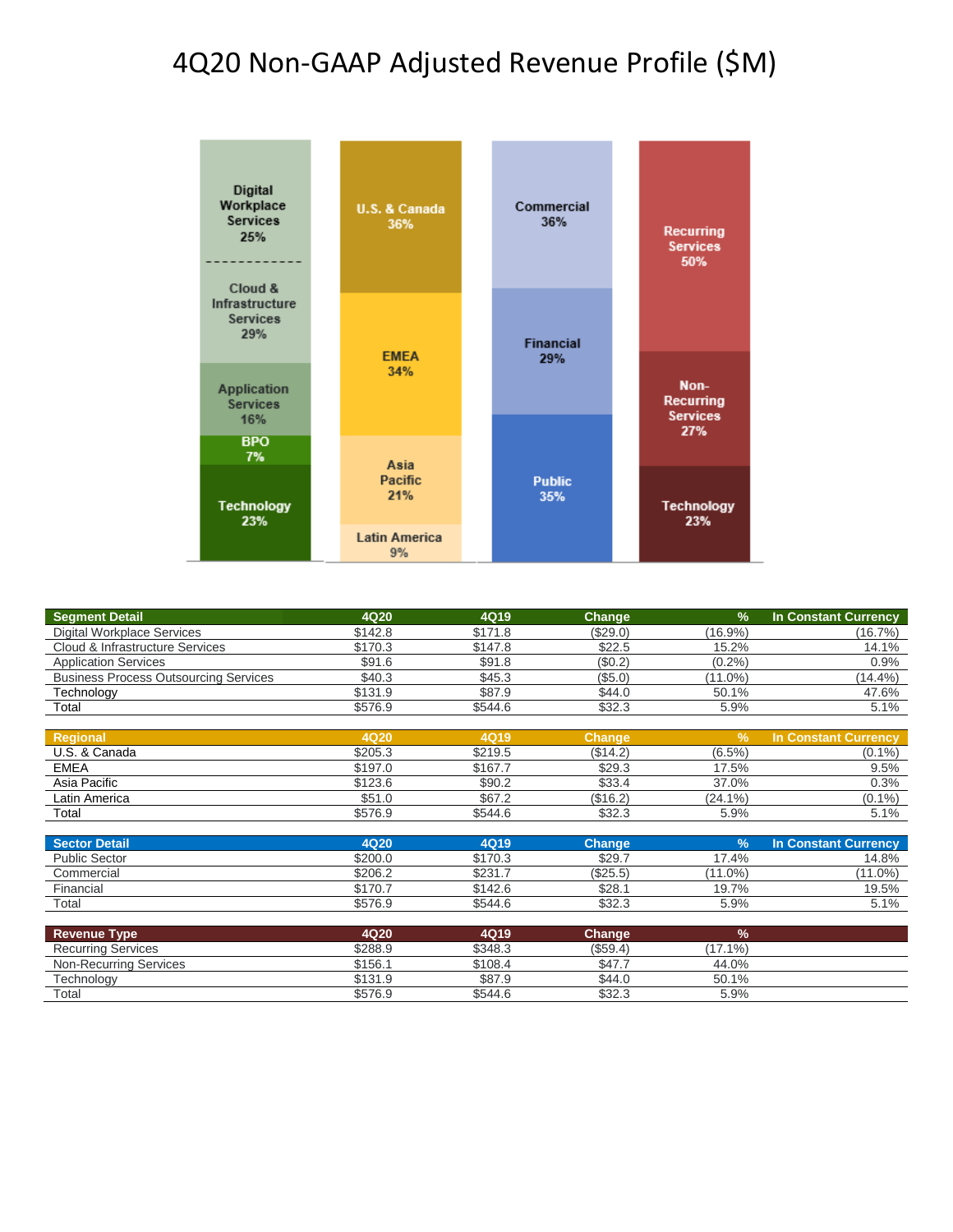## 4Q20 GAAP Revenue Profile (\$M)



| <b>Segment Detail</b>                        | <b>4Q20</b> | 4Q19        | Change        | $\frac{9}{6}$ | <b>In Constant Currency</b> |
|----------------------------------------------|-------------|-------------|---------------|---------------|-----------------------------|
| Digital Workplace Services                   | \$142.8     | \$171.8     | (\$29.0)      | (16.9%)       | (16.7%)                     |
| Cloud & Infrastructure Services              | \$170.3     | \$147.8     | \$22.5        | 15.2%         | 14.1%                       |
| <b>Application Services</b>                  | \$91.6      | \$91.8      | (\$0.2)       | (0.2%         | 0.9%                        |
| <b>Business Process Outsourcing Services</b> | \$40.3      | \$47.5      | (\$7.2)       | $(15.2\%)$    | (14.4%)                     |
| Technology                                   | \$131.9     | \$87.9      | \$44.0        | 50.1%         | 47.6%                       |
| Total                                        | \$576.9     | \$546.8     | \$30.1        | 5.5%          | 4.7%                        |
|                                              |             |             |               |               |                             |
| <b>Regional</b>                              | 4Q20        | <b>4Q19</b> | <b>Change</b> | $\frac{9}{6}$ | <b>In Constant Currency</b> |
| U.S. & Canada                                | \$205.3     | \$219.5     | (\$14.2)      | $(6.5\%)$     | $(5.7\%)$                   |
| <b>EMEA</b>                                  | \$197.0     | \$169.9     | \$27.1        | 16.0%         | 8.1%                        |
| Asia Pacific                                 | \$123.6     | \$90.2      | \$33.4        | 37.0%         | 31.8%                       |
| Latin America                                | \$51.0      | \$67.2      | (\$16.2)      | $(24.1\%)$    | $(7.2\%)$                   |
| Total                                        | \$576.9     | \$546.8     | \$30.1        | 5.5%          | 4.7%                        |
|                                              |             |             |               |               |                             |
| <b>Sector Detail</b>                         | <b>4Q20</b> | <b>4Q19</b> | <b>Change</b> | $\frac{9}{6}$ | <b>In Constant Currency</b> |
| <b>Public Sector</b>                         | \$200.0     | \$170.3     | \$29.7        | 17.4%         | 14.8%                       |
| Commercial                                   | \$206.2     | \$231.7     | (\$25.5)      | $(11.0\%)$    | $(11.0\%)$                  |
| Financial                                    | \$170.7     | \$144.8     | \$25.9        | 17.9%         | 17.7%                       |
| Total                                        | \$576.9     | \$546.8     | \$30.1        | 5.5%          | 4.7%                        |
|                                              |             |             |               |               |                             |
| <b>Revenue Type</b>                          | 4Q20        | 4Q19        | Change        | $\%$          |                             |
| <b>Recurring Services</b>                    | \$288.9     | \$348.3     | (\$59.4)      | $(17.1\%)$    |                             |
| <b>Non-Recurring Services</b>                | \$156.1     | \$110.6     | \$45.5        | 41.1%         |                             |
| Technology                                   | \$131.9     | \$87.9      | \$44.0        | 50.1%         |                             |

 $\text{Total}$  5.5%  $\text{576.9}$   $\text{576.9}$   $\text{576.8}$   $\text{576.8}$   $\text{576.8}$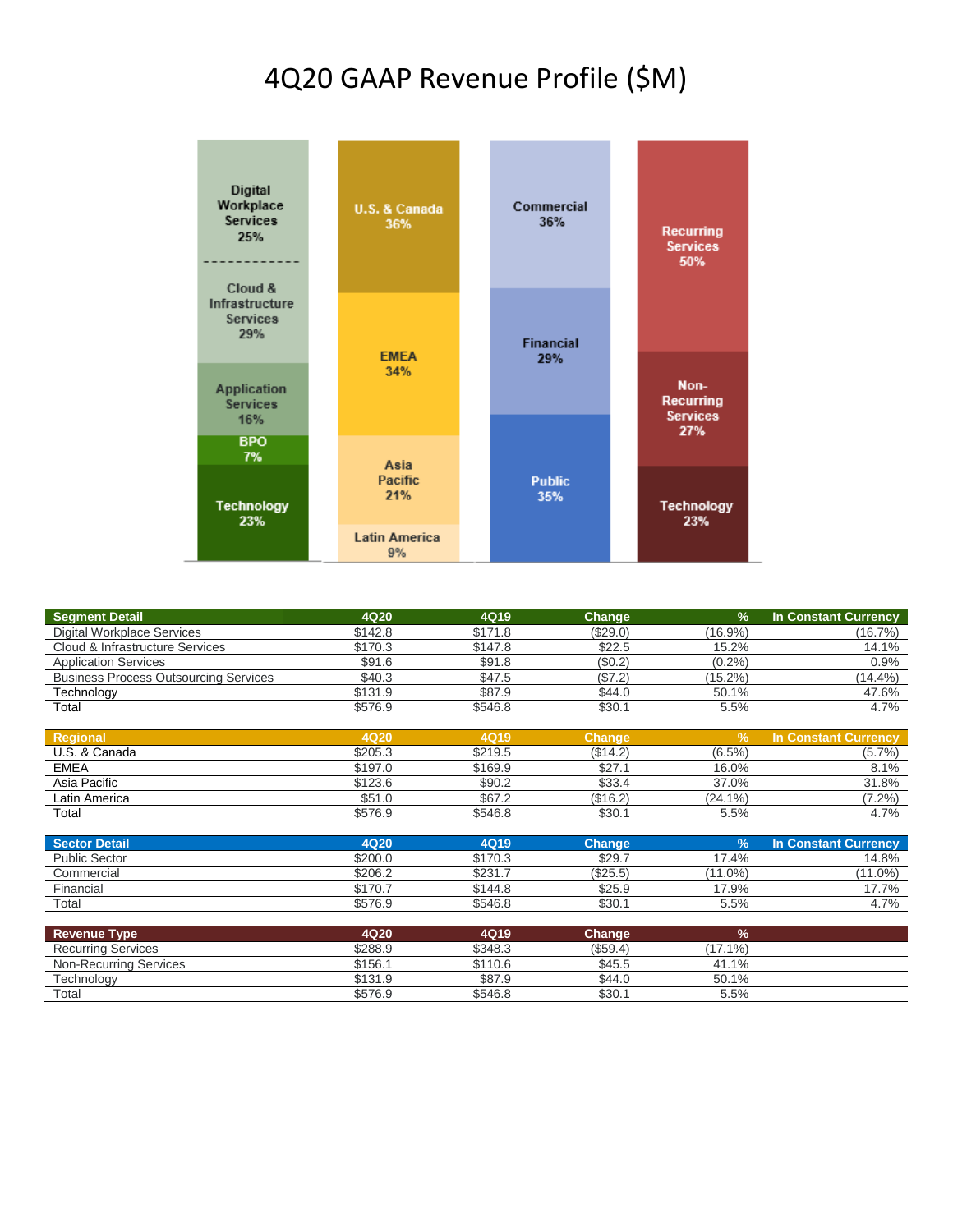# FY2020 Non-GAAP Adjusted Revenue Profile (\$M)



| <b>Segment Detail</b>                        | <b>FY2020</b> | <b>FY2019</b> | Change        | $\frac{9}{6}$ | <b>In Constant Currency</b> |
|----------------------------------------------|---------------|---------------|---------------|---------------|-----------------------------|
| <b>Digital Workplace Services</b>            | \$574.8       | \$719.0       | (\$144.2)     | $(20.1\%)$    | (18.5%)                     |
| Cloud & Infrastructure Services              | \$603.3       | \$568.2       | \$35.1        | 6.2%          | 7.0%                        |
| <b>Application Services</b>                  | \$350.2       | \$370.9       | (\$20.7)      | $(5.6\%)$     | $(3.0\%)$                   |
| <b>Business Process Outsourcing Services</b> | \$163.6       | \$217.1       | (\$53.5)      | $(24.6\%)$    | $(51.4\%)$                  |
| <b>Technology</b>                            | \$333.4       | \$330.1       | \$3.3         | 1.0%          | 2.2%                        |
| Total                                        | \$2,025.3     | \$2,205.3     | (\$180.0)     | $(8.2\%)$     | $(11.0\%)$                  |
|                                              |               |               |               |               |                             |
| <b>Regional</b>                              | <b>FY2020</b> | <b>FY2019</b> | <b>Change</b> | $\frac{9}{6}$ | <b>In Constant Currency</b> |
| U.S. & Canada                                | \$812.9       | \$857.9       | (\$45.0)      | $(5.2\%)$     | $(5.4\%)$                   |
| <b>EMEA</b>                                  | \$656.5       | \$731.7       | (\$75.2)      | (10.3%)       | (18.6%)                     |
| Asia Pacific                                 | \$330.3       | \$355.1       | (\$24.8)      | $(7.0\%)$     | $(7.0\%)$                   |
| Latin America                                | \$225.6       | \$260.6       | (\$35.0)      | (13.4%        | 2.6%                        |
| Total                                        | \$2,025.3     | \$2,205.3     | (\$180.0)     | $(8.2\%)$     | $(11.0\%)$                  |
|                                              |               |               |               |               |                             |
| <b>Sector Detail</b>                         | <b>FY2020</b> | <b>FY2019</b> | <b>Change</b> | $\frac{9}{6}$ | <b>In Constant Currency</b> |
| <b>Public Sector</b>                         | \$713.3       | \$658.9       | \$54.4        | 8.3%          | 8.4%                        |
| Commercial                                   | \$732.2       | \$890.8       | (\$158.6)     | (17.8%)       | (16.9%)                     |
| Financial                                    | \$579.8       | \$655.6       | (\$75.8)      | $(11.6\%)$    | $(17.0\%)$                  |
| Total                                        | \$2,025.3     | \$2,205.3     | (\$180.0)     | $(8.2\%)$     | $(11.0\%)$                  |
|                                              |               |               |               |               |                             |
| <b>Revenue Type</b>                          | <b>FY2020</b> | FY2019        | <b>Change</b> | $\frac{9}{6}$ |                             |
| <b>Recurring Services</b>                    | \$1,242.5     | \$1,463.3     | (\$220.8)     | $(15.1\%)$    |                             |
| <b>Non-Recurring Services</b>                | \$449.4       | \$411.9       | \$37.5        | 9.1%          |                             |
| Technology                                   | \$333.4       | \$330.1       | \$3.3         | 1.0%          |                             |
| Total                                        | \$2,025.3     | \$2,205.3     | (\$180.0)     | $(8.2\%)$     |                             |